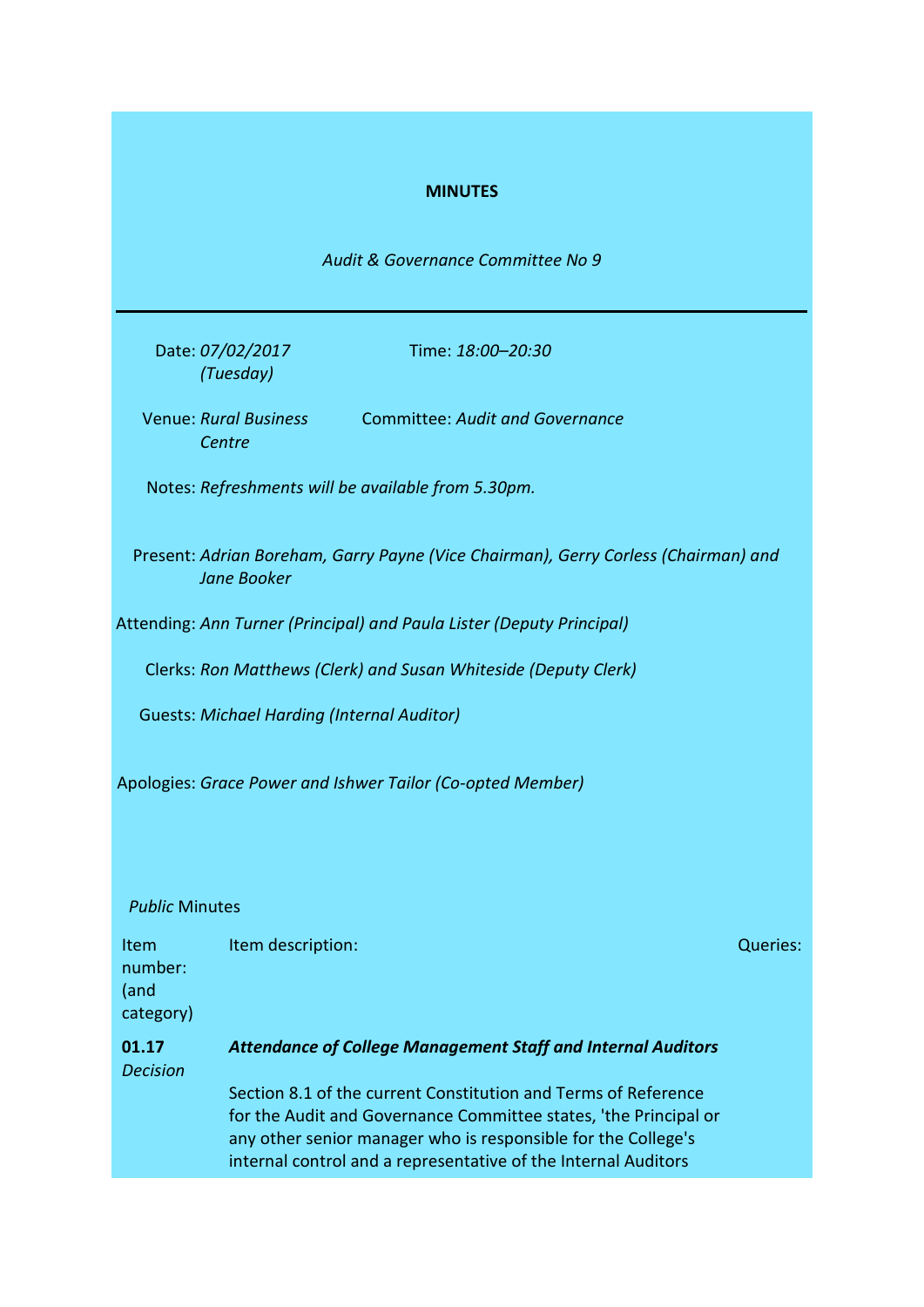shall normally attend meetings at the invitation of the Committee and the Committee shall have the power to invite such other persons to attend meetings as may be desirable or necessary'.

**Audit and Governance Committee confirmed it wished College Management staff and the Internal Audit representative to be in attendance at the meeting.**

#### **02.17** *Apologies for Absence*

*Record*

Grace Power and Ishwer Tailor were not in attendance at the meeting.

#### **03.17** *Public Minutes of Previous Meeting*

*Decision*

The public minutes of Audit and Governance meeting number 8 held on Tuesday 2 November 2016 and published on the extranet were signed and agreed as a true and correct record of the meeting.

#### **04.17** *Declarations of Interest*

*Record*

There were no declarations of interests made in respect of the items on the public agenda.

#### **05.17** *Internal Audit Reports - November 2016*

*Decision*

Audit and Governance Committee gave consideration to the Internal Audit reports:

### **UK Visa and Immigration - Compliance Review**

The review identified that the College has in place an appropriate control framework relating to UKVI Compliance and testing demonstrated that the controls were well designed and complied with legislation.

There was one low level recommendation made concerning literature for students. In response the FE prospectus would be amended to state that the English qualification requirement be 'lower intermediate' so complying with the UKVI Tier Four requirements.

Members noted that for the 2015 / 16 and 2016 / 17 academic years there had been a 100% acceptance rate for Tier 4 visas. This control was monitored externally by UKVI and could be considered a risk to the College as, given the low number of applicants, a single application rejection would result in the College exceeding the 10% limit set by UKVI for Tier 4 application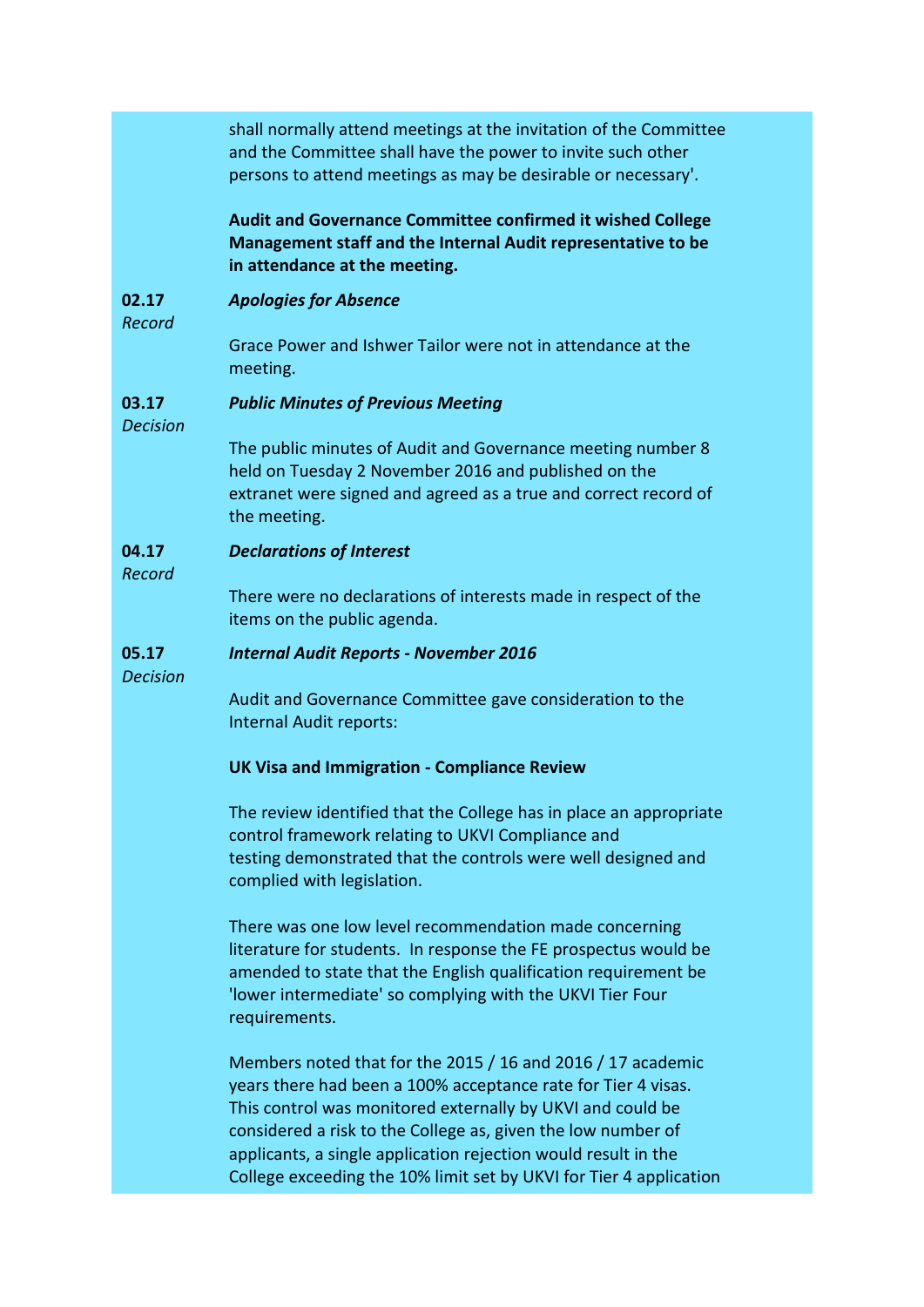refusals. Members were interested to learn if the low numbers would be taken into account should this occur.

# **Framework for Compliance with the Counter Terrorism and Security Act 2015, including the Prevent Duty.**

The audit was designed to assess the College's compliance with the key elements of the Prevent Duty Guidance, and included consideration of policies and procedures, partnership arrangements, monitoring and reporting arrangements, and risk assessments and action plans.

Two low priority actions were raised. The first concerned the arrangements for ensuring that subcontractors and visitors were aware of the College's processes and procedures and would be addressed by additional information at Reception sign in points amd on visitor lanyards.

The other concerned the College's prayer and faith room facilities and would be addressed through inclusion of 'check sheets' to monitor that there was regular and recorded checking of the rooms. In addition, layout of the room in the library would be considered and the room only be promoted for weekend and holiday use when the main room in The Core was not available.

An area of good practice was identified concerning the live Student Register System to report and monitor safeguarding and Prevent concerns in relation to individual students.

In response to questions members received assurance on the procedures concerning visitor access, identification, arrival, supervision and departure.

Members noted that for both audits the benchmarking data confirmed that Myerscough College was performing above the Auditors' other client institutions in the sector, based on individual totals and the overall total of management actions issued.

### **Resolved:**

**That the Internal Audit Reports be received.**

**06.17** *Consultation Internal Audit Progress Report and Summary Report*

> Audit Committee considered the progress made in respect of the issues raised in the internal audit reports detailed in the Progress Report and Summary Report which showed that of the 32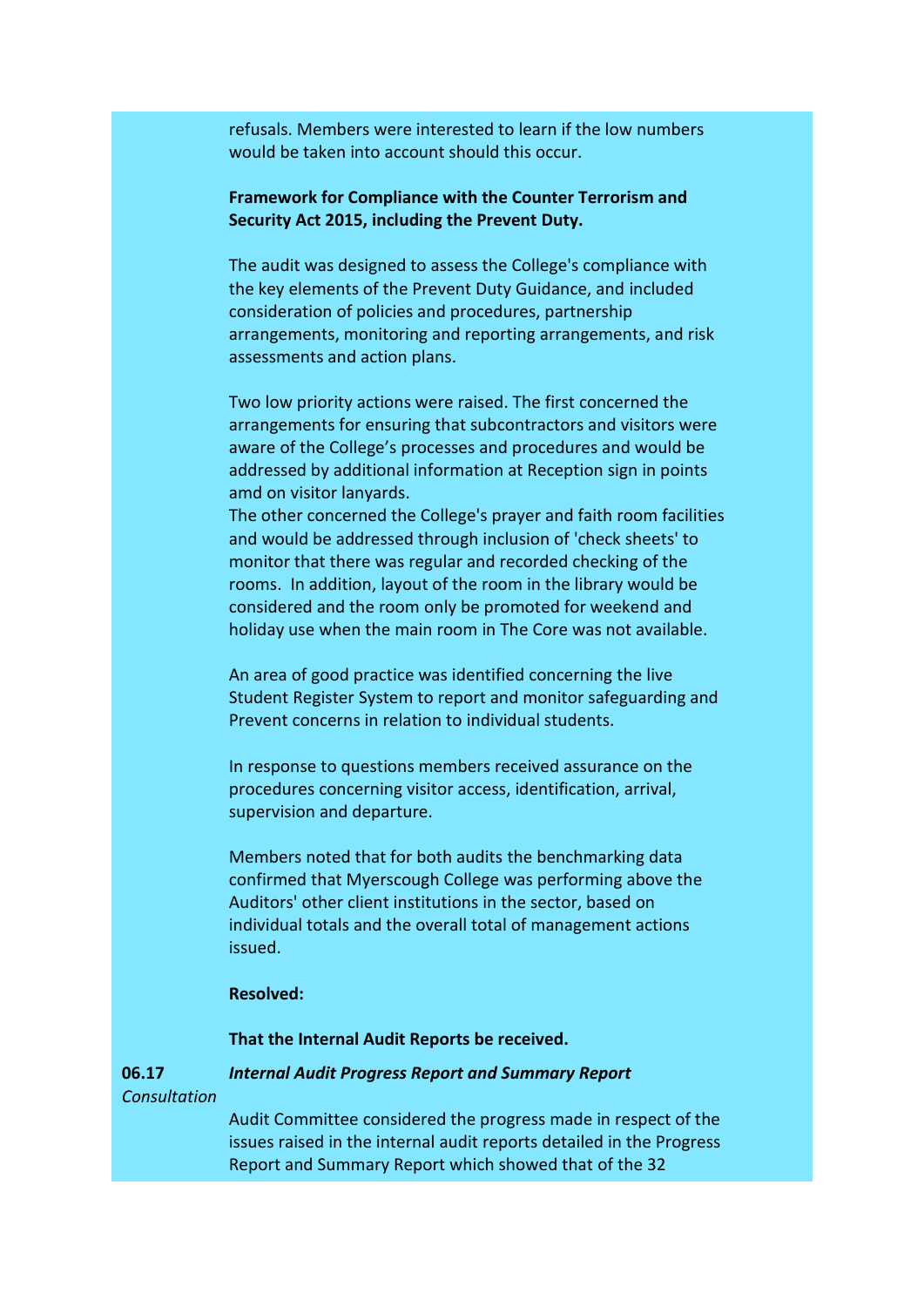actions 29 were implemented, one was ongoing and two were not yet due.

Audit & Governance Committee expressed satisfaction with progress made.

### **Resolved:**

### **That the Internal Audit Progress Report and Summary Report be received.**

#### **07.17** *Strategic Risk Report*

*Decision*

Audit and Governance Committee at its meeting in November 2016 had proposed a revised approach to monitoring risk. Strategic risks would be managed at Board level and other risks at operational level with Committee involvement. This approach had been endorsed by Corporation at its meeting in December 2016 and from this date Committees would be monitoring the risks relevant to their function. Risks were referenced to the College's strategic objectives. Risks had been scored using a 5x5 matrix and scored according to pre mitigation actions, 'inherent' and post mitigation actions, 'residual'.

Audit & Governance Committee proceeded to consider the overall strategic risks and specific Governance risks. From the detailed discussions various changes were proposed to the register. The first being to widen the scope of 1a or introduce a new risk to ensure adequate monitoring of Apprenticeship & Skills, members were considering Government policy and referred to the forthcoming apprenticeship levy. The risk from Area Review was considered to be reducing as draft recommendations had been made. Changes to the Governance risks included amendments to the wording and terminology, some amalgamation and a change to some scoring.

## **Resolved:**

## **That the Strategic Risk Register and amendments be agreed.**

#### *Data Returns Report*

*Information*

**08.17**

In compliance with the Financial Memorandum, Audit Committee gave consideration to the Data Returns report.

The December 2016 full return had been submitted a day late at the request of the Skills Funding Agency as it resolved a problem with its system. Other submissions had been completed within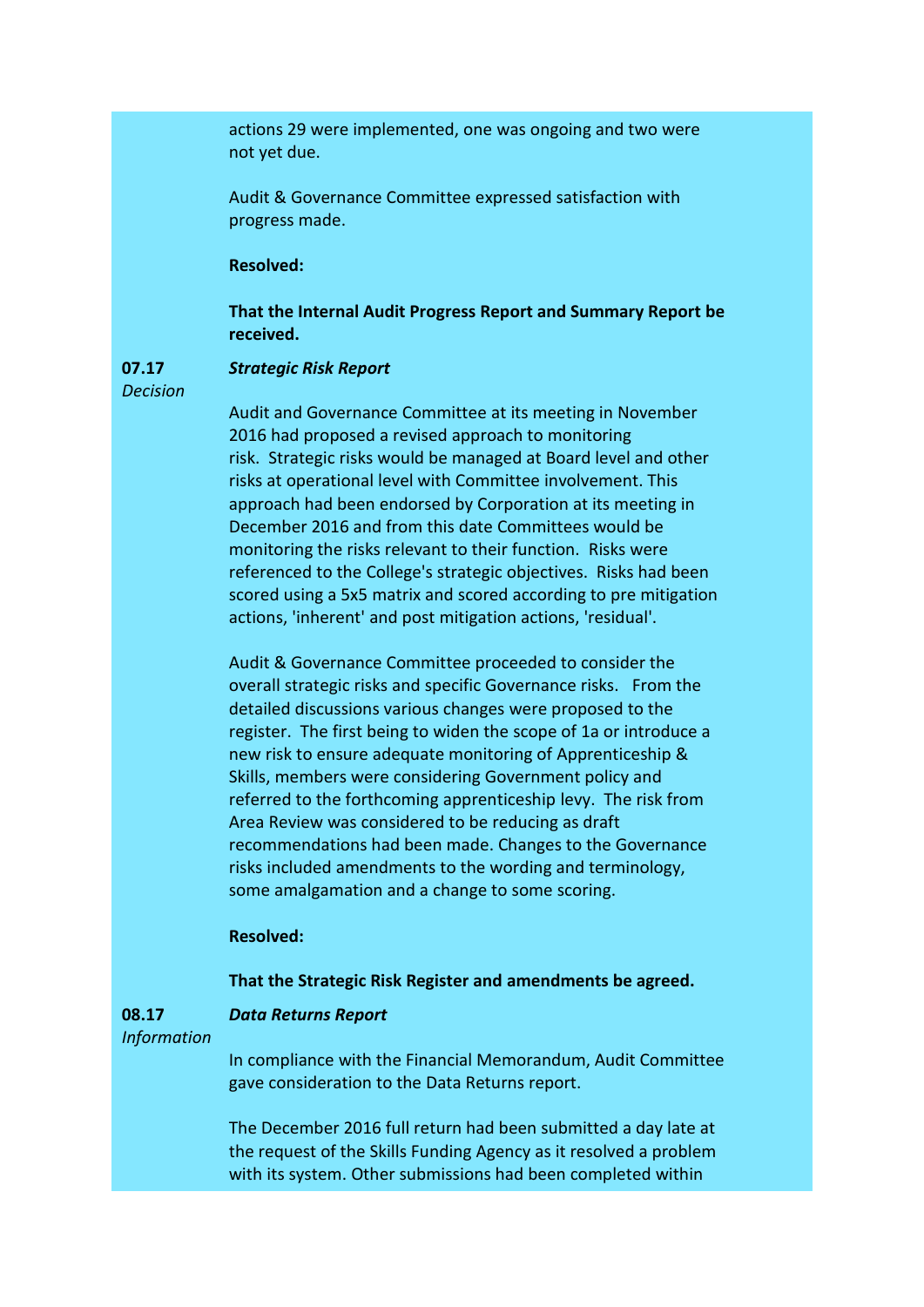time frames to the relevant authorities.

**Resolved:**

**That the Data Returns Report be received.**

**09.17** *Information Subcontracting Arrangements*

> Audit & Governance Committee gave consideration to the report on the current level of Subcontracting for 2016 / 2017 which was issued to the Committee as prescribed by the funding body. Monitoring of the various activities contributes to the Board's assurance framework.

The report provided detail of numbers enrolled, the funding value, success rates and the reasons for subcontracting the provision. Audit arrangements ensured College complied with SFA requirements regarding providers who subcontract to a value in excess of £100k funded provision.

Members questioned and commented on the report.

'Real Skills' had been added through a direct request from EFA concerning an intervention by them in the Merseyside area when their main contractor received an 'inadequate' Ofsted inspection.

Management continued to review the provision and was currently in talks with a national company who were interested in regional training centres.

Lower success rates with one particular subcontractor were largely due to maths and English results, performance was being closely monitored and College had considered non-renewal for the next academic year.

Members noted that the Subcontractor Policy and Procedures would be submitted to Finance & Resources Committee for approval.

Members noted the subcontracted provision widened participation and served local community needs.

## **Resolved**

**That the Subcontractors Arrangements Report 2016 / 2017 be received.**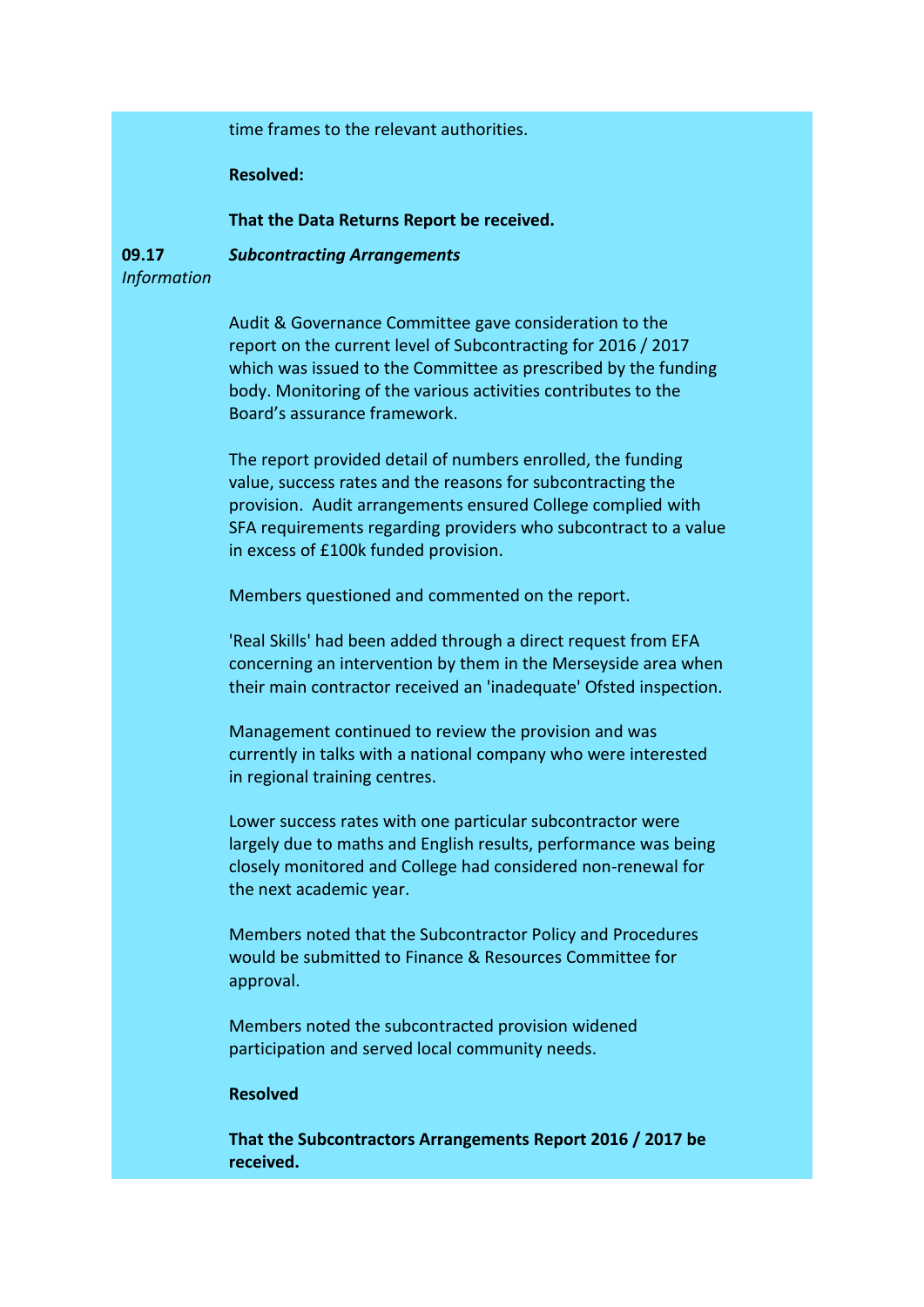| 10.17<br><b>Information</b> | <b>Corporation Vacancies</b>                                                                                                                                                                                                                                                                                                                                                                                                                                                         |
|-----------------------------|--------------------------------------------------------------------------------------------------------------------------------------------------------------------------------------------------------------------------------------------------------------------------------------------------------------------------------------------------------------------------------------------------------------------------------------------------------------------------------------|
|                             | Members gave consideration to membership of Corporation.                                                                                                                                                                                                                                                                                                                                                                                                                             |
|                             | Following consideration of the report of the Interview Panel<br>Corporation at its meeting in January 2017 had confirmed the<br>appointment of David Hall, Regional Director of the National<br>Farmers Union, as a Governor of the College with effect from 1<br>April 2017 for a four year term of office.                                                                                                                                                                         |
|                             | Inductions would be arranged for David Hall and with Julie<br>Hughes who had commenced her four year term of office.                                                                                                                                                                                                                                                                                                                                                                 |
|                             | Consideration was given to future vacancies and to ensuring<br>the position of a Safeguarding Governor remained filled. Jane<br>Booker was recommended for the role. She had expressed<br>interest in the role and would become Link Governor for<br>Safeguarding from 1 January 2018.<br>No other vacancies would arise until December 2017.                                                                                                                                        |
|                             | <b>Resolved:</b>                                                                                                                                                                                                                                                                                                                                                                                                                                                                     |
|                             | 1. That Jane Booker be recommended as Safeguarding<br><b>Governor from 1 January 2017.</b><br>2. That the report on membership of Corporation,<br>appointments and vacancies be noted.                                                                                                                                                                                                                                                                                               |
| 11.17<br><b>Information</b> | <b>Corporation Quality Improvement Plan</b>                                                                                                                                                                                                                                                                                                                                                                                                                                          |
|                             | Audit & Governance Committee gave consideration to the<br>updated QIP.                                                                                                                                                                                                                                                                                                                                                                                                               |
|                             | The Clerk outlined progress against the six areas of improvement<br>which related to knowledge and information concerning Area<br>Review, increased utilisation of the Governor Extranet, challenge<br>in meetings, increased participation in the Governor Engagement<br>programme, knowledge and understanding around external<br>stakeholders and ensuring the prompt filling of Governor<br>vacancies. Members expressed satisfaction on progress against<br>the agreed actions. |
|                             | <b>Resolved:</b>                                                                                                                                                                                                                                                                                                                                                                                                                                                                     |
|                             |                                                                                                                                                                                                                                                                                                                                                                                                                                                                                      |

**That the Corporation Quality Improvement Plan update 2016 / 2017 be received.**